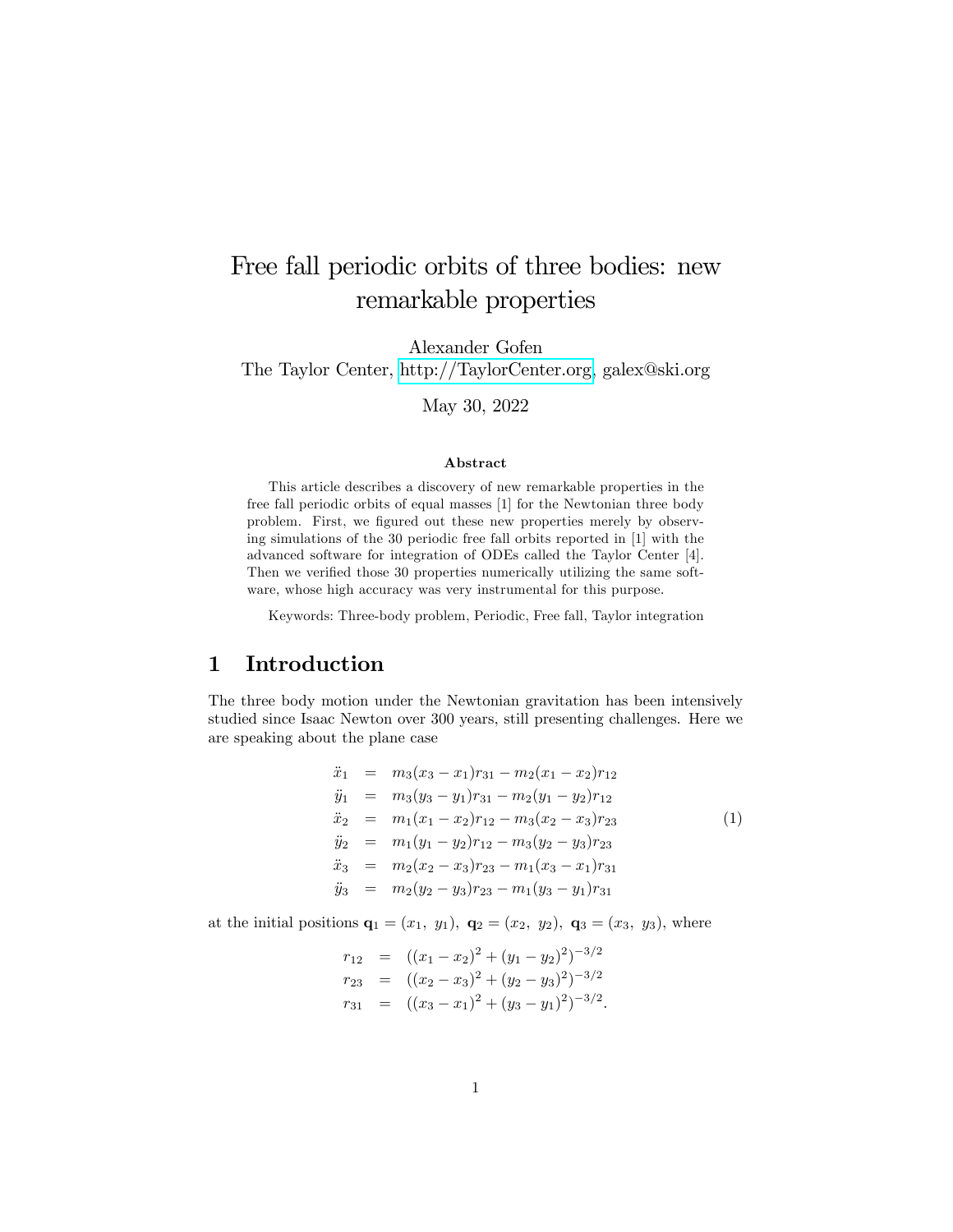Besides the special cases of elliptic (and other conics) by Euler and Lagrange, no other versions of regular motion of three bodies were known for a long time. Since emergence of computers, also numeric simulations were used to explore the orbits for various initial settings, most of which generated a chaotic motion.

So more surprising were discoveries of remarkable types of plane periodic motion of three bodies obtained in computer assisted researches. Such were the discovery of ...

- Choreography, when three bodies move along the same periodic curve one after the other [6];
- Periodic and relatively periodic orbits [7];
- Free fall periodic orbits [8] meaning that three bodies have zero velocity at the initial moment - the topic of this paper.

In 2018 Xiaoming Li and Shijun Liao [1-3] discovered hundreds of settings for initially resting three bodies making periodic motion: i.e. the bodies started at the given rest points, and returned back to their initial rest points after motion along sophisticated orbits during a period T.

We call the moments of time when all three bodies rest the break points paying attention to the triangular formation at the moments of rest.

It's worth particular mentioning that Xiaoming Li and Shijun Liao [2, 3] developed and ran their search of various initial settings of the rest points with the only goal to figure out solutions having periods. They did it by watching for the values of the target function

<span id="page-1-0"></span>
$$
\sum_{i=1}^{3} (|\mathbf{q}_i(t) - \mathbf{q}_i(0)| + |\dot{\mathbf{q}}_i(t) - \dot{\mathbf{q}}_i(0)|), \qquad \dot{\mathbf{q}}_i(0) = 0
$$
 (2)

whether its values are close to zero (with the given threshold).

However, despite setting the goal of obtaining merely periodic solutions ending in the same initial points, all their 30 solutions for equal masses demonstrated some additional properties not specified in the search criterion:

- 1. As pointed out by the authors [3], in all those discovered periodic trajectories, the initial rest formations at the moments  $kT$   $(k = 0, 1, ...)$ happened to be not the only one. In every periodic lap of the trajectory the number of break points was exactly 2: namely the initial moment and the moment  $T/2$  where all three bodies come to rest, but at a formation differing from the initial one. That meant that ...
- 2. The three bodies oscillated between two formations: the initial and second set of the rest points (specific for each simulation).

Though the authors did mention it [3], they did not provide any explanation for this unexpected "side effect" taking place in all 30 cases.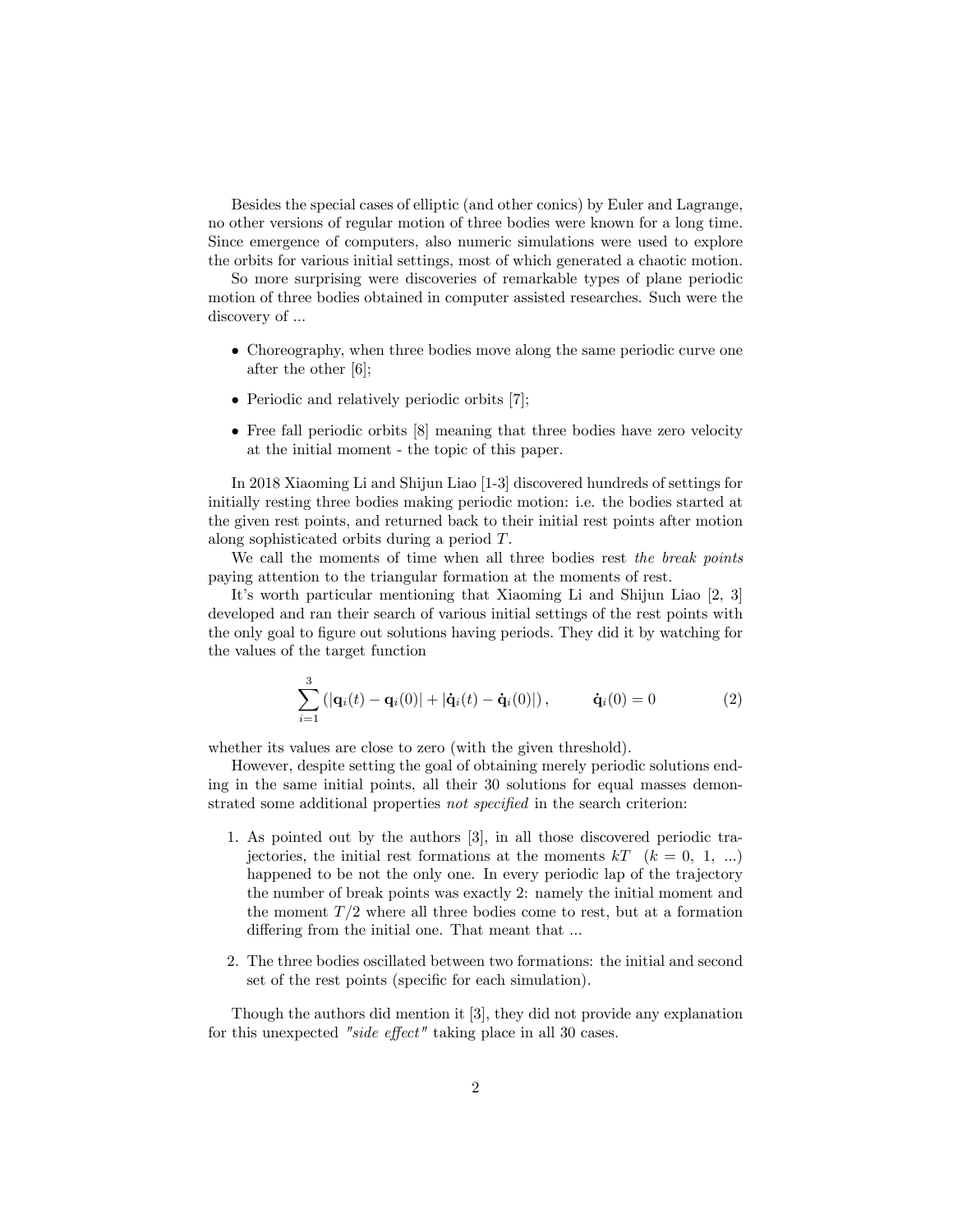We discovered other even more remarkable *side effects* not specified as a search criterion too. They appear as certain *exact relations*, though not in all, but only in a few of the 30 simulations. Emergence of such uninvited properties in a massive search is puzzling. These properties are reported in the section "Newly discovered properties".

## 2 A proof for item 1

The fact that the properties 1, 2 took place even though never specified as a search criterion has an explanation, which follows from the next Theorem.

Theorem 1 Free fall periodic orbits have exactly two sets (two formations) of rest points so that the bodies oscillate between them.

Proof 1 (Provided by Richard Montgomery in a private correspondence). We may assume that the initial rest formation happens at  $t = 0$  so that  $\dot{q}(0) = 0$ . By time reversal invariance we have

<span id="page-2-0"></span>
$$
\mathbf{q}_i(-t) = \mathbf{q}_i(t), \quad i = 1, 2, 3 \tag{3}
$$

for all t. Let  $T > 0$  be the period, i.e. the smallest time such that

<span id="page-2-1"></span>
$$
\mathbf{q}_i(T+t) = \mathbf{q}_i(t), \quad i = 1, 2, 3 \tag{4}
$$

for all t. (Here  $T > 0$  since  $t = 0$  is not an equilibrium point where the orbit degenerated into a point). Together then, we get  $\mathbf{q}_i(-T/2) = \mathbf{q}_i(-T/2 + T) =$  $\mathbf{q}_i(T/2)$ . Let's show that  $\mathbf{q}_i(T/2)$  is a second formation of the rest points along the orbit, i.e. that  $\dot{\mathbf{q}}_i(T/2) = 0$ . Note that  $\mathbf{q}_i(-T/2 - h) = \mathbf{q}_i(T/2 + h)$  because of symmetry [\(3\)](#page-2-0), while  $\mathbf{q}_i(-T/2 - h) = \mathbf{q}_i(T/2 - h)$  because of periodicity [\(4\)](#page-2-1). Therefore,  $\mathbf{q}_i(T/2 + h) = \mathbf{q}_i(T/2 - h)$  for all h. Differentiating it with respect to h we get  $\dot{\mathbf{q}}_i(T/2 + h) = -\dot{\mathbf{q}}_i(T/2 - h)$ , or  $\dot{\mathbf{q}}_i(T/2 + h) + \dot{\mathbf{q}}_i(T/2 - h) = 0$ . Then obtaining the lim  $\lim_{h\to 0}$  we come to  $\dot{\mathbf{q}}_i(T/2) = 0$  meaning that  $T/2$  is also a break point of some rest formation.

Now let's prove that the rest formation at the break point  $t = T/2$  is distinct from that at  $t = 0$ . Suppose the opposite, i.e. that formation  $\mathbf{q}_i(T/2) = \mathbf{q}_i(0) =$  $q_{i0}$ ,  $i = 1, 2, 3$ . As we know that also  $\dot{\mathbf{q}}_i(T/2) = \dot{\mathbf{q}}_i(0) = 0$ , we have two initial value problems for ODEs  $(1)$  with the same initial values though for different moment of time:

$$
\mathbf{q}_i(T/2) = q_{i0}, \quad \dot{\mathbf{q}}_i(T/2) = 0
$$
  

$$
\mathbf{q}_i(0) = q_{i0}, \quad \dot{\mathbf{q}}_i(0) = 0.
$$

These IVPs are for the same autonomous Newtonian ODEs [\(1\)](#page-0-0) not depending on t, therefore these solutions are identical, i.e.  $\mathbf{q}_i(t) = \mathbf{q}_i(t + T/2)$  meaning  $T/2$ periodicity - which is impossible. Therefore, the formations  $q_i(T/2)$  and  $\mathbf{q}_i(0)$  are not equal, thus we proved that there are at least two distinct rest formations at two break points.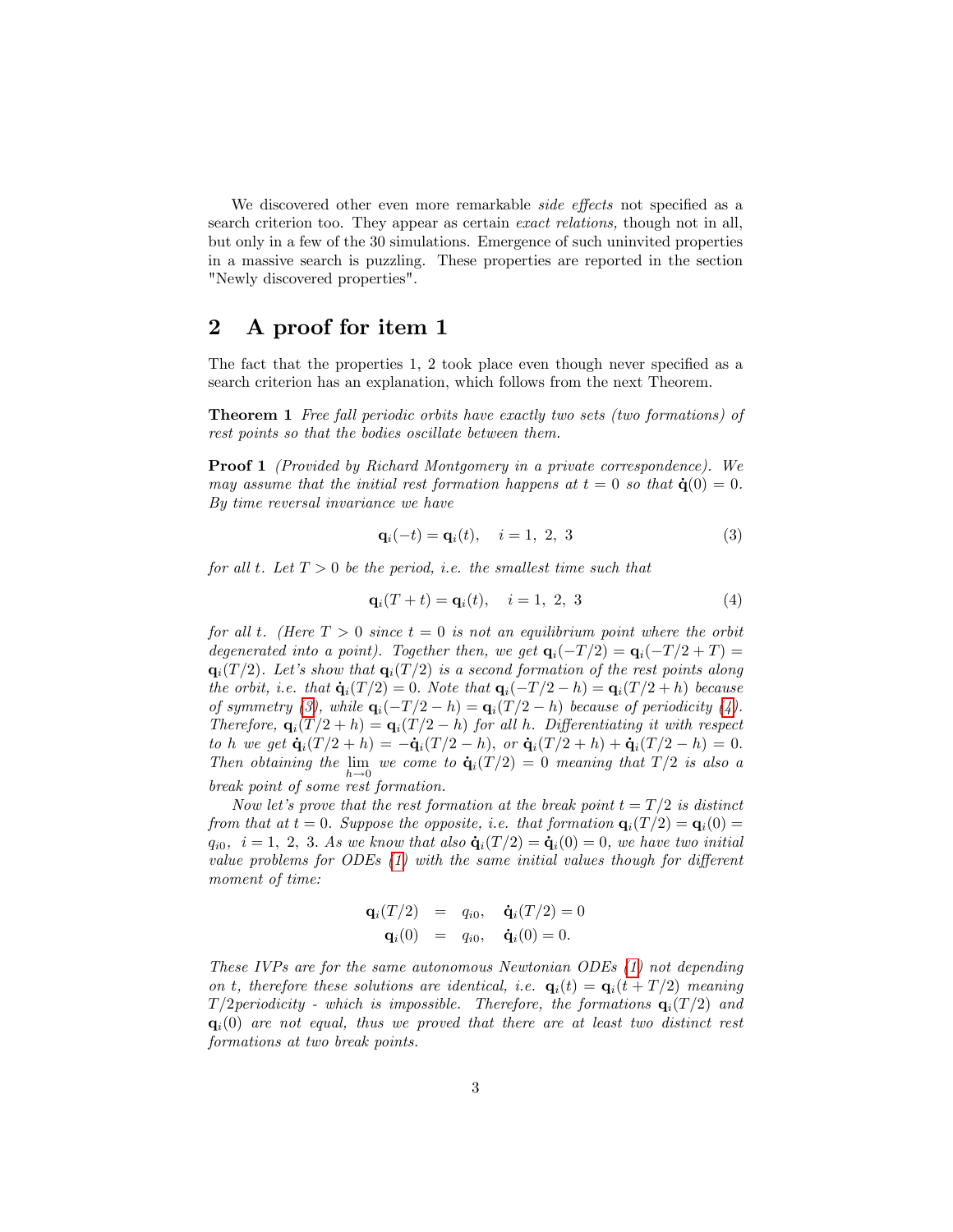Let's prove that there can be only exactly two break points. Suppose that there exist a third break point  $t_1$ ,  $0 < t_1 < T/2$ . That means that the path would have to stop at  $t_1$  and then reverse, returning to 0 thus never making it to  $T/2$ , contradicting that T is the period, and  $T/2$  - a half-period. Therefore, the orbits in free fall of three bodies have a period  $T$ , they oscillate between exactly two sets of rest formations.

This Theorem explains why the search process of periodic orbits starting with a break point delivered the orbits all having the second break points.

All such orbits are cataloged and displayed as movies at the authors' site [1]. The first 30 simulations in the table present the cases of all three masses equal 1. These simulations also come with the free installation of the software Taylor Center (where you can watch them in real time with the resolution much higher than in the movies [1]).

In the next section we report more new properties, taking place, however, not in all 30 of the above mentioned orbits. Those properties were discovered by chance in numeric experiments with the 30 simulations performed and verified with the Taylor Center software.

### 3 The new properties.

Here we summarize the newly discovered properties taking place in 12 of the 30 orbits.

The Table 1 below shows in which of the 30 simulations [1] these earlier unknown properties take place.

We consider two triangular formations of the 3 bodies: the initial  $\triangle ABC$ at the moment  $t = 0$  and the second  $\triangle A'B'C'$  at the moment  $t = T/2$ , where  $\triangle ABC$  and  $\triangle A'B'C'$  are congruent with or without reflection. This means the equality of the corresponding angles  $\angle A = \angle A'$ ,  $\angle B = \angle B'$ ,  $\angle C = \angle C'$ .

Let the bodies  $#1, #2, #3$  at the initial moment reside correspondingly at the vertices A, B, C of the  $\triangle ABC$ . Their trajectories, however, may not necessarily lead to the corresponding vertices  $A', B', C'$  of the  $\triangle A'B'C'$ , as some simulations below demonstrate. Among the data collected by the research program, there are the permutations  $(\alpha\beta\gamma)$ , where the identity permutation is denoted  $Id = (123)$ . If the trajectories of the bodies  $\#1, \#2, \#3$  (black, red, and blue) lead from the vertices  $A, B, C$  to the corresponding vertices  $A', B', C'$ (no matter whether  $\triangle A'B'C'$  is a reflection of  $\triangle ABC$ ), the corresponding permutation is  $Id$ ; otherwise the permutation differs from  $Id$ .

These newly discovered properties in 12 of the 30 orbits are the following:

- 3. In the moments  $\frac{1}{4}T$  and  $\frac{3}{4}T$  the bodies are either in syzygy (item 5), or they form an isosceles triangle (item 6).
- 4. The triangle formation at the second break point  $\frac{1}{2}T$  is *congruent* to the initial triangle.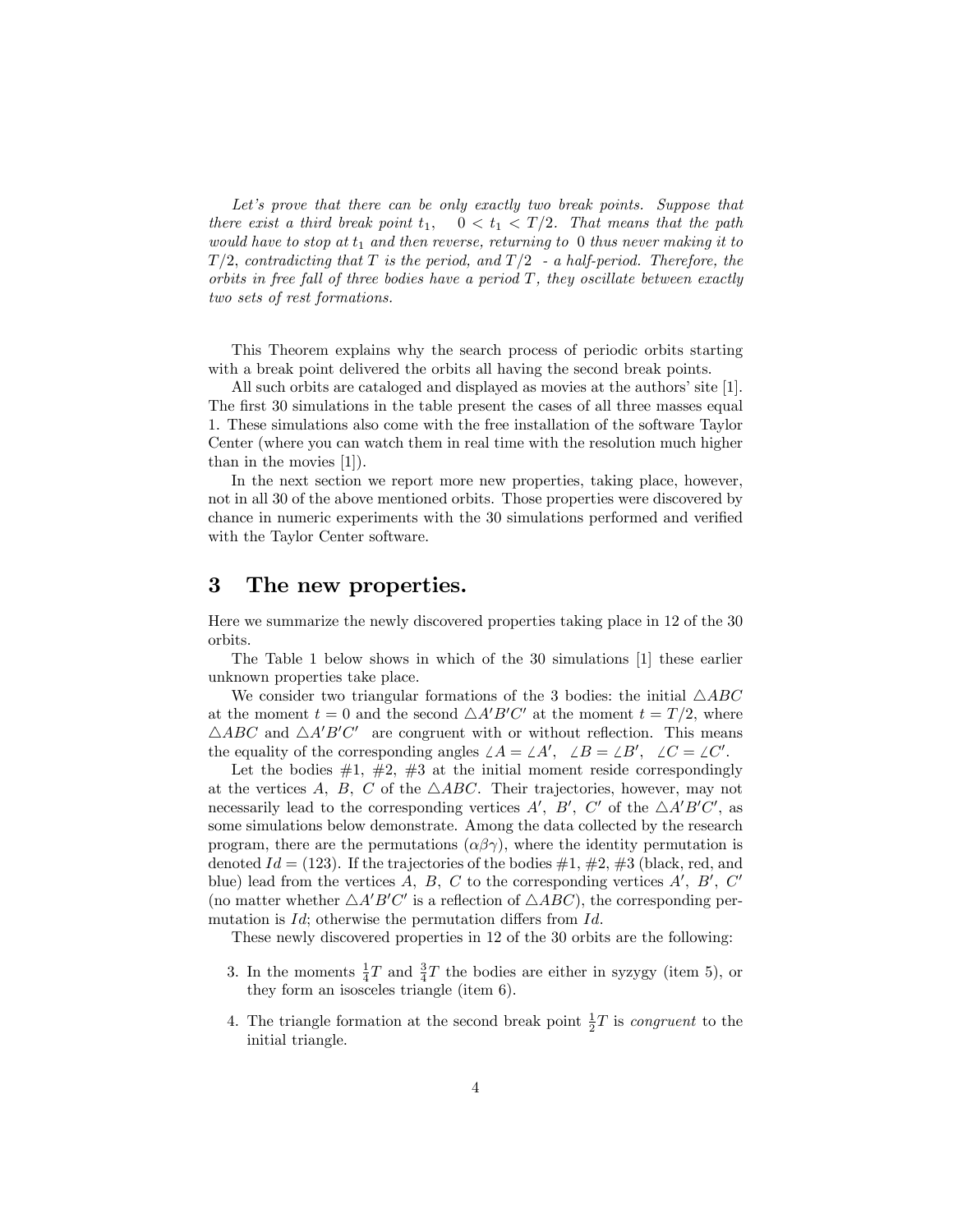- 5. In 3 of the 12 orbits in the moments  $\frac{1}{4}T$  and  $\frac{3}{4}T$  the second triangle is a result of 180<sup>°</sup> rotation of the initial triangle so that both triangles and respective parts of orbits are *symmetric* over the *central point* lying on the syzygy, one of the bodies being in the middle. At that, the three vectors of the velocities in the moments  $\frac{1}{4}T$  and  $\frac{3}{4}T$  are reciprocally parallel. However...
- 6. In the remaining 9 orbits the edges are not parallel, and both triangles are in the relation of reflection, i.e. the two respective parts of orbits are symmetric over some line of symmetry, which, however, is not necessarily the line of syzygy. Specifically...
- 7. If there is no permutation (i.e. *Id* takes place), then in the moments  $\frac{1}{4}T$ and  $\frac{3}{4}T$  the 3 bodies are in syzygy on the line of symmetry, otherwise in the moments  $\frac{1}{4}T$  and  $\frac{3}{4}T$  the bodies are not in syzygy, forming an isosceles triangle.

The properties (3-7) are not mentioned in the original sources [1-3], and therefore they are new. Unlike the properties (1-2) proven to take place in any free fall periodic orbit, at the moment it's not known the conditions leading to the 12 cases of congruency discussed here.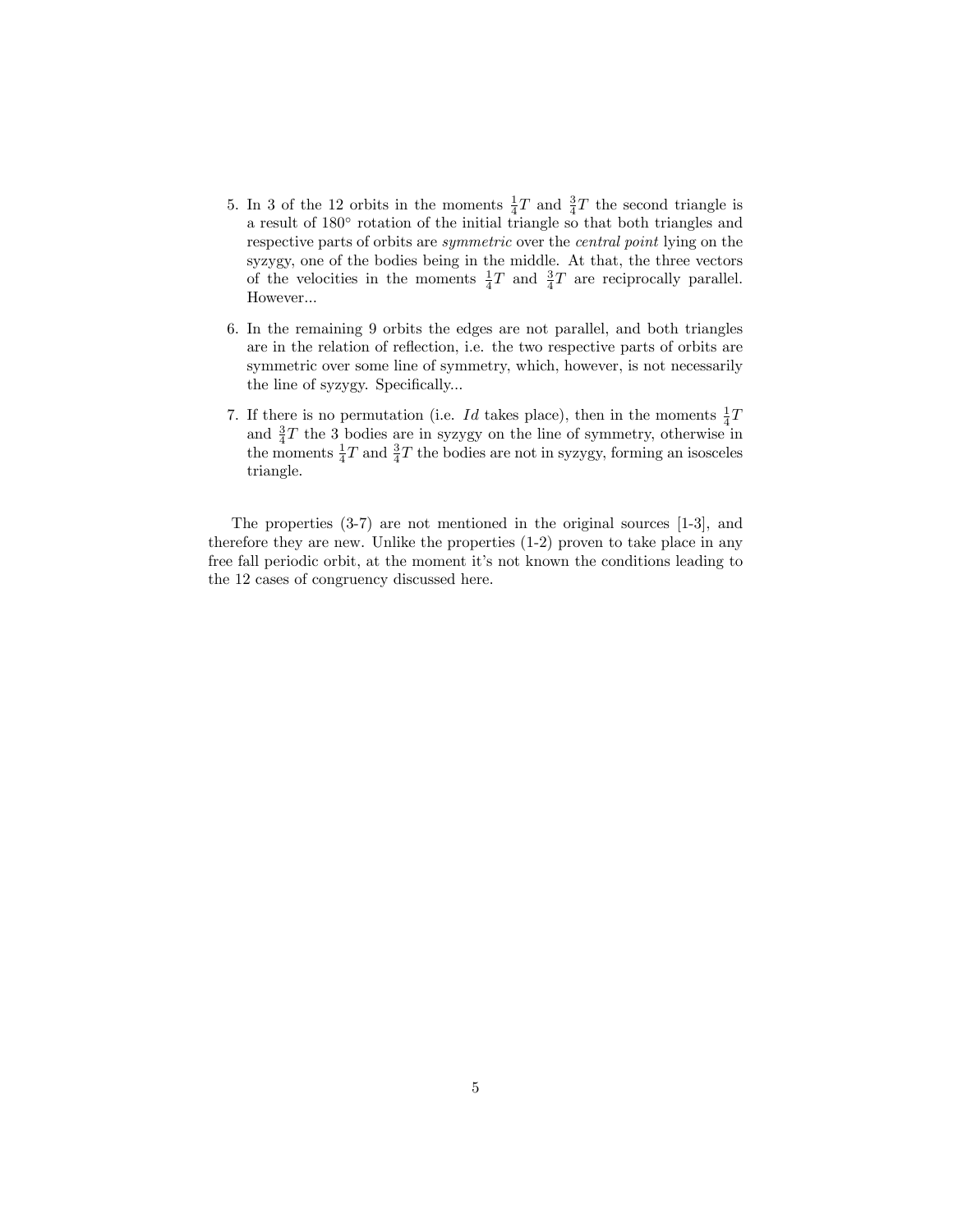| Parallel edges<br><b>Isosceles</b><br>$\overline{\text{Perm}}$<br>#<br>Congruency<br>$\overline{1}$<br>$\overline{2}$<br>$\overline{3}$<br>$\overline{(321)}$<br>$\overline{\mathrm{Yes}}$<br>Yes<br>Reflection<br>$\overline{4}$<br>$\overline{5}$<br>Reflection<br>$\overline{6}$<br>Yes<br>$\overline{(321)}$<br>Yes<br>$\overline{7}$<br>Reflection<br>$\overline{8}$<br>Yes<br>$\overline{Id}$<br>Yes<br>$\overline{9}$<br>Reflection<br>$\overline{\mathrm{Yes}}$<br>$\overline{Id}$<br>10<br>Yes<br>$\overline{11}$<br>$\overline{12}$<br>$\overline{13}$<br>$\overline{14}$<br>Yes<br>Yes<br>Central<br>Yes<br>(132)<br>Yes<br>$\overline{15}$<br>$\overline{\mathrm{Yes}}$<br>$\overline{\mathrm{Yes}}$<br>Yes<br>Central<br>(132)<br>Yes<br>$\overline{16}$<br>$\overline{17}$<br>Reflection<br>$\overline{18}$<br>$\overline{\mathrm{Yes}}$<br>$\overline{Id}$<br>Yes<br>19<br>$\overline{\mathrm{Yes}}$<br>Reflection<br>$\overline{(213)}$<br>Yes<br>$\overline{20}$<br>$\overline{21}$<br>$\overline{22}$<br>Reflection<br>$\overline{Id}$<br>Yes<br>Yes<br>$\overline{23}$<br>$\overline{24}$<br>Reflection<br>25<br>Yes<br>$\overline{Id}$<br>Yes<br>$\overline{26}$<br>Central<br>Yes<br>$\overline{27}$<br>$\overline{\mathrm{Yes}}$<br>Yes<br>$\overline{(213)}$<br>Yes<br>$\overline{28}$<br>29<br>Reflection<br>$\overline{\mathrm{Yes}}$<br>$\overline{Id}$<br>Yes<br>$\overline{30}$ | At $t = T/2$ |  |          | At $t = T/4$ |  |               |  |
|-------------------------------------------------------------------------------------------------------------------------------------------------------------------------------------------------------------------------------------------------------------------------------------------------------------------------------------------------------------------------------------------------------------------------------------------------------------------------------------------------------------------------------------------------------------------------------------------------------------------------------------------------------------------------------------------------------------------------------------------------------------------------------------------------------------------------------------------------------------------------------------------------------------------------------------------------------------------------------------------------------------------------------------------------------------------------------------------------------------------------------------------------------------------------------------------------------------------------------------------------------------------------------------------------------------------------------------------------------------------------------------------------------------|--------------|--|----------|--------------|--|---------------|--|
|                                                                                                                                                                                                                                                                                                                                                                                                                                                                                                                                                                                                                                                                                                                                                                                                                                                                                                                                                                                                                                                                                                                                                                                                                                                                                                                                                                                                             |              |  | Symmetry |              |  | <b>Syzygy</b> |  |
|                                                                                                                                                                                                                                                                                                                                                                                                                                                                                                                                                                                                                                                                                                                                                                                                                                                                                                                                                                                                                                                                                                                                                                                                                                                                                                                                                                                                             |              |  |          |              |  |               |  |
|                                                                                                                                                                                                                                                                                                                                                                                                                                                                                                                                                                                                                                                                                                                                                                                                                                                                                                                                                                                                                                                                                                                                                                                                                                                                                                                                                                                                             |              |  |          |              |  |               |  |
|                                                                                                                                                                                                                                                                                                                                                                                                                                                                                                                                                                                                                                                                                                                                                                                                                                                                                                                                                                                                                                                                                                                                                                                                                                                                                                                                                                                                             |              |  |          |              |  |               |  |
|                                                                                                                                                                                                                                                                                                                                                                                                                                                                                                                                                                                                                                                                                                                                                                                                                                                                                                                                                                                                                                                                                                                                                                                                                                                                                                                                                                                                             |              |  |          |              |  |               |  |
|                                                                                                                                                                                                                                                                                                                                                                                                                                                                                                                                                                                                                                                                                                                                                                                                                                                                                                                                                                                                                                                                                                                                                                                                                                                                                                                                                                                                             |              |  |          |              |  |               |  |
|                                                                                                                                                                                                                                                                                                                                                                                                                                                                                                                                                                                                                                                                                                                                                                                                                                                                                                                                                                                                                                                                                                                                                                                                                                                                                                                                                                                                             |              |  |          |              |  |               |  |
|                                                                                                                                                                                                                                                                                                                                                                                                                                                                                                                                                                                                                                                                                                                                                                                                                                                                                                                                                                                                                                                                                                                                                                                                                                                                                                                                                                                                             |              |  |          |              |  |               |  |
|                                                                                                                                                                                                                                                                                                                                                                                                                                                                                                                                                                                                                                                                                                                                                                                                                                                                                                                                                                                                                                                                                                                                                                                                                                                                                                                                                                                                             |              |  |          |              |  |               |  |
|                                                                                                                                                                                                                                                                                                                                                                                                                                                                                                                                                                                                                                                                                                                                                                                                                                                                                                                                                                                                                                                                                                                                                                                                                                                                                                                                                                                                             |              |  |          |              |  |               |  |
|                                                                                                                                                                                                                                                                                                                                                                                                                                                                                                                                                                                                                                                                                                                                                                                                                                                                                                                                                                                                                                                                                                                                                                                                                                                                                                                                                                                                             |              |  |          |              |  |               |  |
|                                                                                                                                                                                                                                                                                                                                                                                                                                                                                                                                                                                                                                                                                                                                                                                                                                                                                                                                                                                                                                                                                                                                                                                                                                                                                                                                                                                                             |              |  |          |              |  |               |  |
|                                                                                                                                                                                                                                                                                                                                                                                                                                                                                                                                                                                                                                                                                                                                                                                                                                                                                                                                                                                                                                                                                                                                                                                                                                                                                                                                                                                                             |              |  |          |              |  |               |  |
|                                                                                                                                                                                                                                                                                                                                                                                                                                                                                                                                                                                                                                                                                                                                                                                                                                                                                                                                                                                                                                                                                                                                                                                                                                                                                                                                                                                                             |              |  |          |              |  |               |  |
|                                                                                                                                                                                                                                                                                                                                                                                                                                                                                                                                                                                                                                                                                                                                                                                                                                                                                                                                                                                                                                                                                                                                                                                                                                                                                                                                                                                                             |              |  |          |              |  |               |  |
|                                                                                                                                                                                                                                                                                                                                                                                                                                                                                                                                                                                                                                                                                                                                                                                                                                                                                                                                                                                                                                                                                                                                                                                                                                                                                                                                                                                                             |              |  |          |              |  |               |  |
|                                                                                                                                                                                                                                                                                                                                                                                                                                                                                                                                                                                                                                                                                                                                                                                                                                                                                                                                                                                                                                                                                                                                                                                                                                                                                                                                                                                                             |              |  |          |              |  |               |  |
|                                                                                                                                                                                                                                                                                                                                                                                                                                                                                                                                                                                                                                                                                                                                                                                                                                                                                                                                                                                                                                                                                                                                                                                                                                                                                                                                                                                                             |              |  |          |              |  |               |  |
|                                                                                                                                                                                                                                                                                                                                                                                                                                                                                                                                                                                                                                                                                                                                                                                                                                                                                                                                                                                                                                                                                                                                                                                                                                                                                                                                                                                                             |              |  |          |              |  |               |  |
|                                                                                                                                                                                                                                                                                                                                                                                                                                                                                                                                                                                                                                                                                                                                                                                                                                                                                                                                                                                                                                                                                                                                                                                                                                                                                                                                                                                                             |              |  |          |              |  |               |  |
|                                                                                                                                                                                                                                                                                                                                                                                                                                                                                                                                                                                                                                                                                                                                                                                                                                                                                                                                                                                                                                                                                                                                                                                                                                                                                                                                                                                                             |              |  |          |              |  |               |  |
|                                                                                                                                                                                                                                                                                                                                                                                                                                                                                                                                                                                                                                                                                                                                                                                                                                                                                                                                                                                                                                                                                                                                                                                                                                                                                                                                                                                                             |              |  |          |              |  |               |  |
|                                                                                                                                                                                                                                                                                                                                                                                                                                                                                                                                                                                                                                                                                                                                                                                                                                                                                                                                                                                                                                                                                                                                                                                                                                                                                                                                                                                                             |              |  |          |              |  |               |  |
|                                                                                                                                                                                                                                                                                                                                                                                                                                                                                                                                                                                                                                                                                                                                                                                                                                                                                                                                                                                                                                                                                                                                                                                                                                                                                                                                                                                                             |              |  |          |              |  |               |  |
|                                                                                                                                                                                                                                                                                                                                                                                                                                                                                                                                                                                                                                                                                                                                                                                                                                                                                                                                                                                                                                                                                                                                                                                                                                                                                                                                                                                                             |              |  |          |              |  |               |  |
|                                                                                                                                                                                                                                                                                                                                                                                                                                                                                                                                                                                                                                                                                                                                                                                                                                                                                                                                                                                                                                                                                                                                                                                                                                                                                                                                                                                                             |              |  |          |              |  |               |  |
|                                                                                                                                                                                                                                                                                                                                                                                                                                                                                                                                                                                                                                                                                                                                                                                                                                                                                                                                                                                                                                                                                                                                                                                                                                                                                                                                                                                                             |              |  |          |              |  |               |  |
|                                                                                                                                                                                                                                                                                                                                                                                                                                                                                                                                                                                                                                                                                                                                                                                                                                                                                                                                                                                                                                                                                                                                                                                                                                                                                                                                                                                                             |              |  |          |              |  |               |  |
|                                                                                                                                                                                                                                                                                                                                                                                                                                                                                                                                                                                                                                                                                                                                                                                                                                                                                                                                                                                                                                                                                                                                                                                                                                                                                                                                                                                                             |              |  |          |              |  |               |  |
|                                                                                                                                                                                                                                                                                                                                                                                                                                                                                                                                                                                                                                                                                                                                                                                                                                                                                                                                                                                                                                                                                                                                                                                                                                                                                                                                                                                                             |              |  |          |              |  |               |  |
|                                                                                                                                                                                                                                                                                                                                                                                                                                                                                                                                                                                                                                                                                                                                                                                                                                                                                                                                                                                                                                                                                                                                                                                                                                                                                                                                                                                                             |              |  |          |              |  |               |  |

|  |  |  | Tab. 1: New properties in the 30 free fall cases. |  |  |  |  |  |  |
|--|--|--|---------------------------------------------------|--|--|--|--|--|--|
|--|--|--|---------------------------------------------------|--|--|--|--|--|--|

## 4 How the triplets of initial points were obtained

As explained in [1-3], the authors fixed the points  $q_1 = (-0.5, 0), q_2 =$  $(0.5, 0)$ , while the goal of the search algorithm was to obtain points  $q_3$  such that the target function  $(2)$  be near zero with the specified accuracy. Below is a scattered graph for the 30 points q<sup>3</sup> obtained in the search process [1-3]: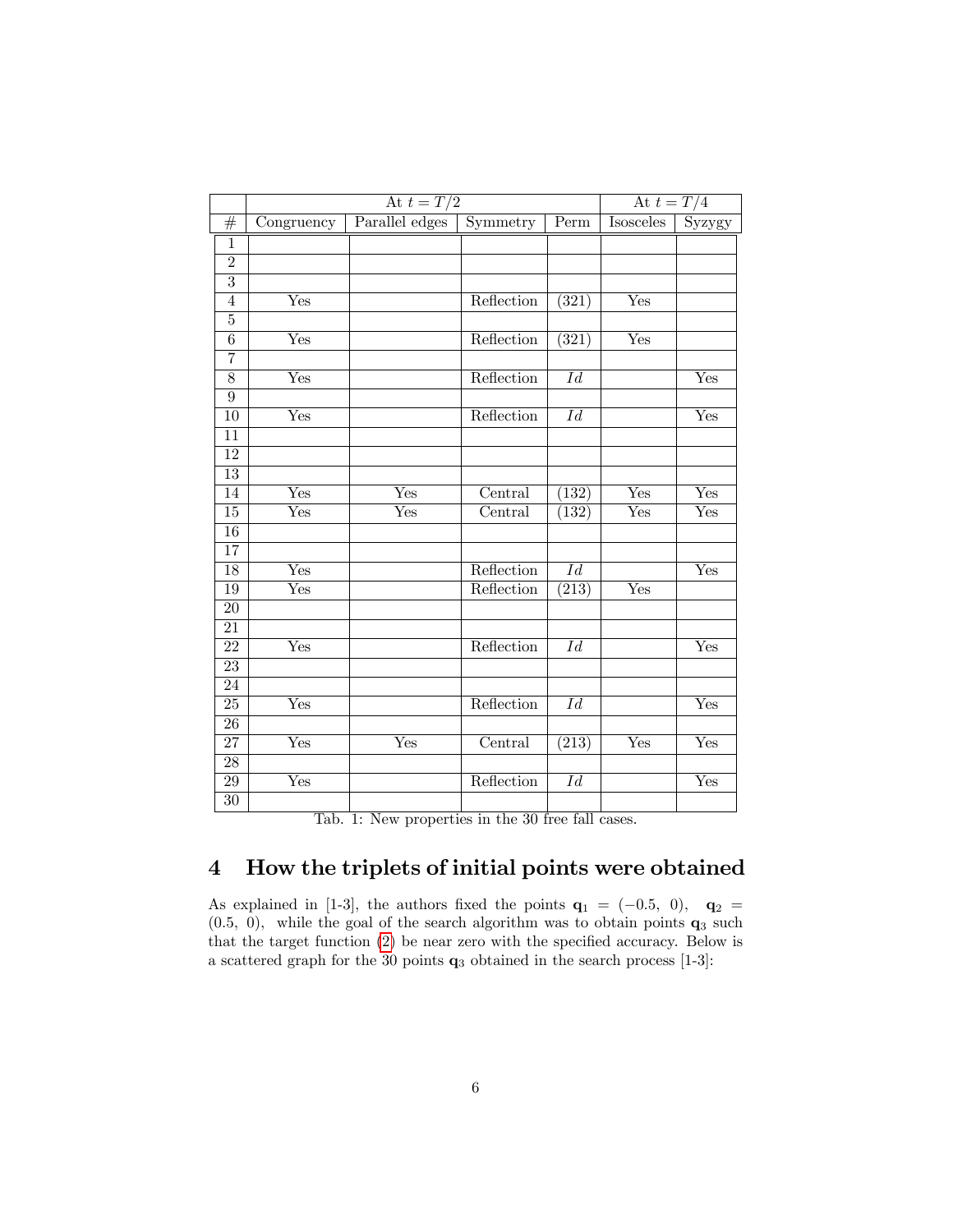

Figure 1. The 30 values for the third initial point  $q_3$  obtained in a search algorithm

The three yellow points correspond to the cases of the central symmetry, the 9 magenta points correspond to the cases of reflection, and the remaining blue points correspond to the orbits with no special properties. This graph does not reveal any remarkable pattern. There is no mentioning in [1-3] whether the search algorithm delivered all existing points  $q_3$  in the given bounded area of search, and whether the number of points  $q_3$  is finite or infinite.

#### 5 Some illustrations

Below are a few illustrations of the newly discovered properties in some of the 12 cases of periodic free fall (the Table 1 summarizes which of the original 30 simulations possess the newly discovered properties.) Illustrations below present the trajectories of the three bodies (in black, red, and blue), and the triangle formations at the moments  $t = 0$  (yellow) and  $t = T/2$  (gray). The high resolution images of all the 12 orbits with the special properties may be found here [9].

All the 30 simulations may be also viewed dynamically as real time animation within the Taylor center software, as explained in the Appendix.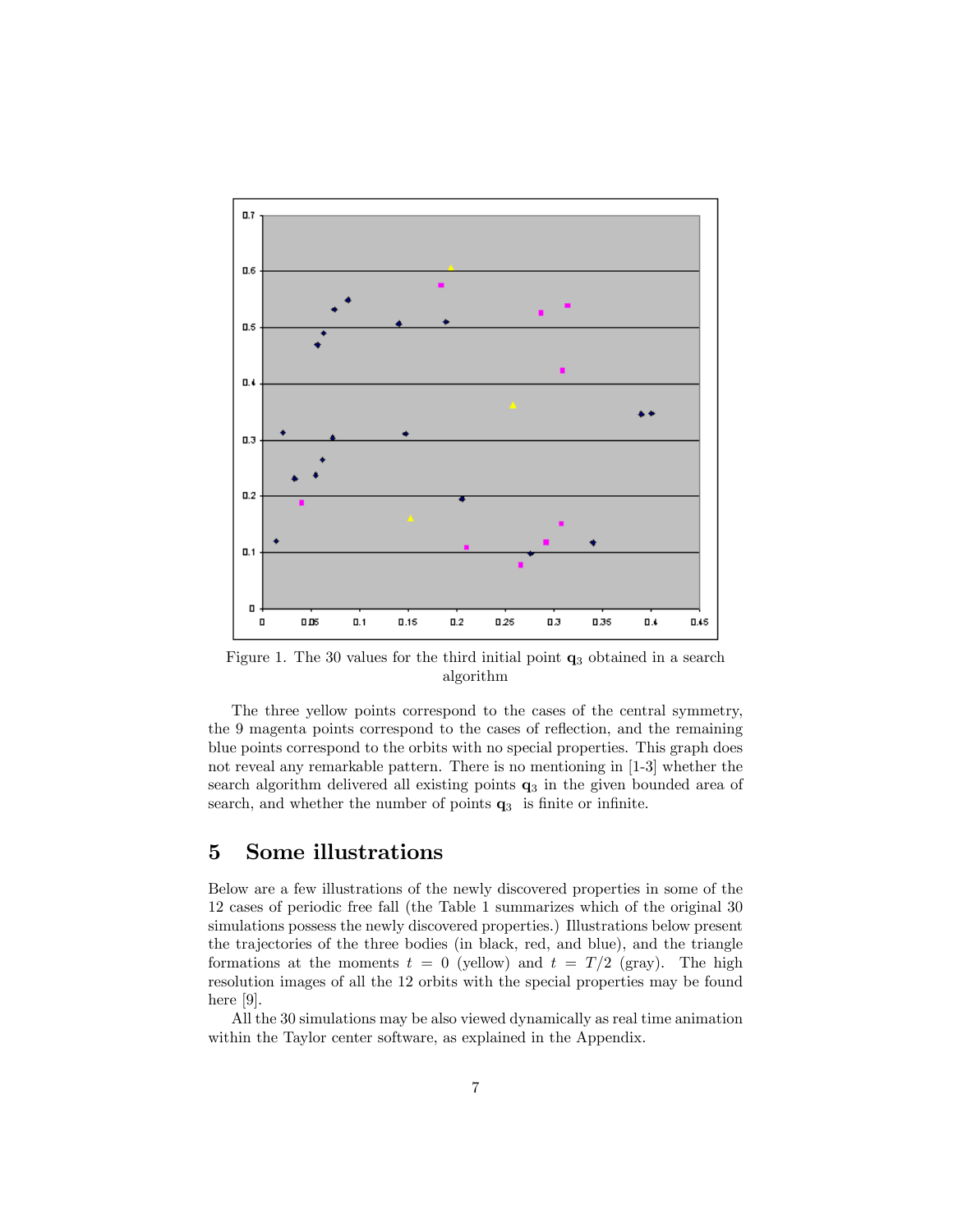

In most cases of the 30 simulations the second formation is typically a triangle dissimilar to the initial one, say like in the Simulation 1.

Simulation  $#1$ : the second triangle and the first are dissimilar.

However, while watching those 30 simulations, a few of them gave an impression as though the triangle of the initial formation and the second one seemed similar. In order to verify if this visual effect is real, we modified the software for computing lengths of edges and the angles in the triangles. The numeric results [5] confirmed, that the visual impression of the similarity was real, being in fact congruency of the triangles in all the 12 special cases.

For example, in the simulation  $#18$  the second triangle and the first are congruent, in a relation of reflection, and the trajectories connect the corresponding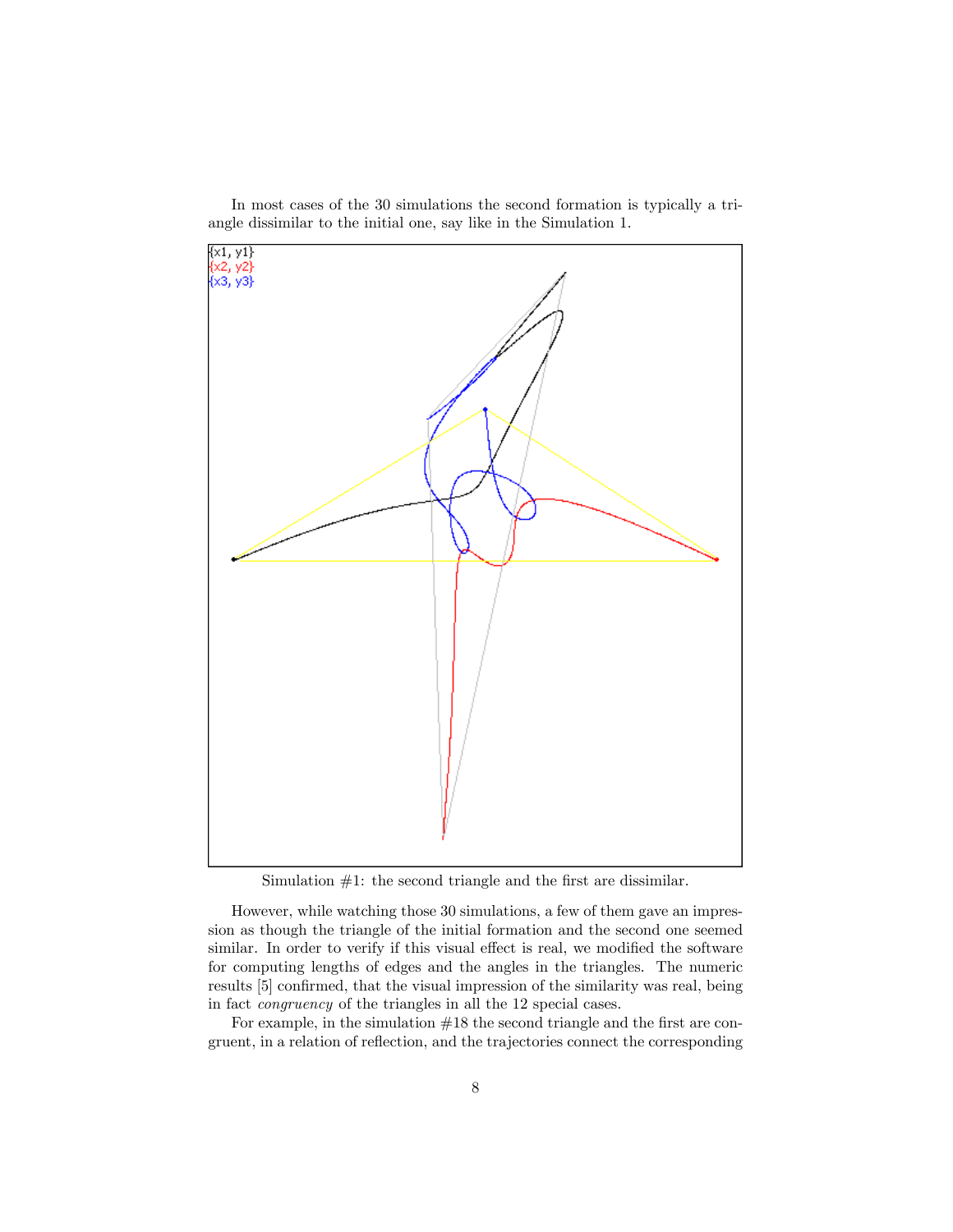vertexes (with the identity permutation Id).

| $AB=1$                               | $AC = 0.718590490501491$             | $BC = 0.309097112311281$              |
|--------------------------------------|--------------------------------------|---------------------------------------|
| $A'B' = 1.00000000170251$            | $A'C' = 0.718590493477556$           | $B'C' = 0.309097111598536$            |
| $\frac{A'B'}{AB}$ = 1.00000000170251 | $\frac{A'C'}{AC} = 1.00000000414153$ | $\frac{B'C'}{BC}$ = 0.999999997694106 |



Simulation  $#18$ : the second and the first triangle are in a relation of reflection, no permutation.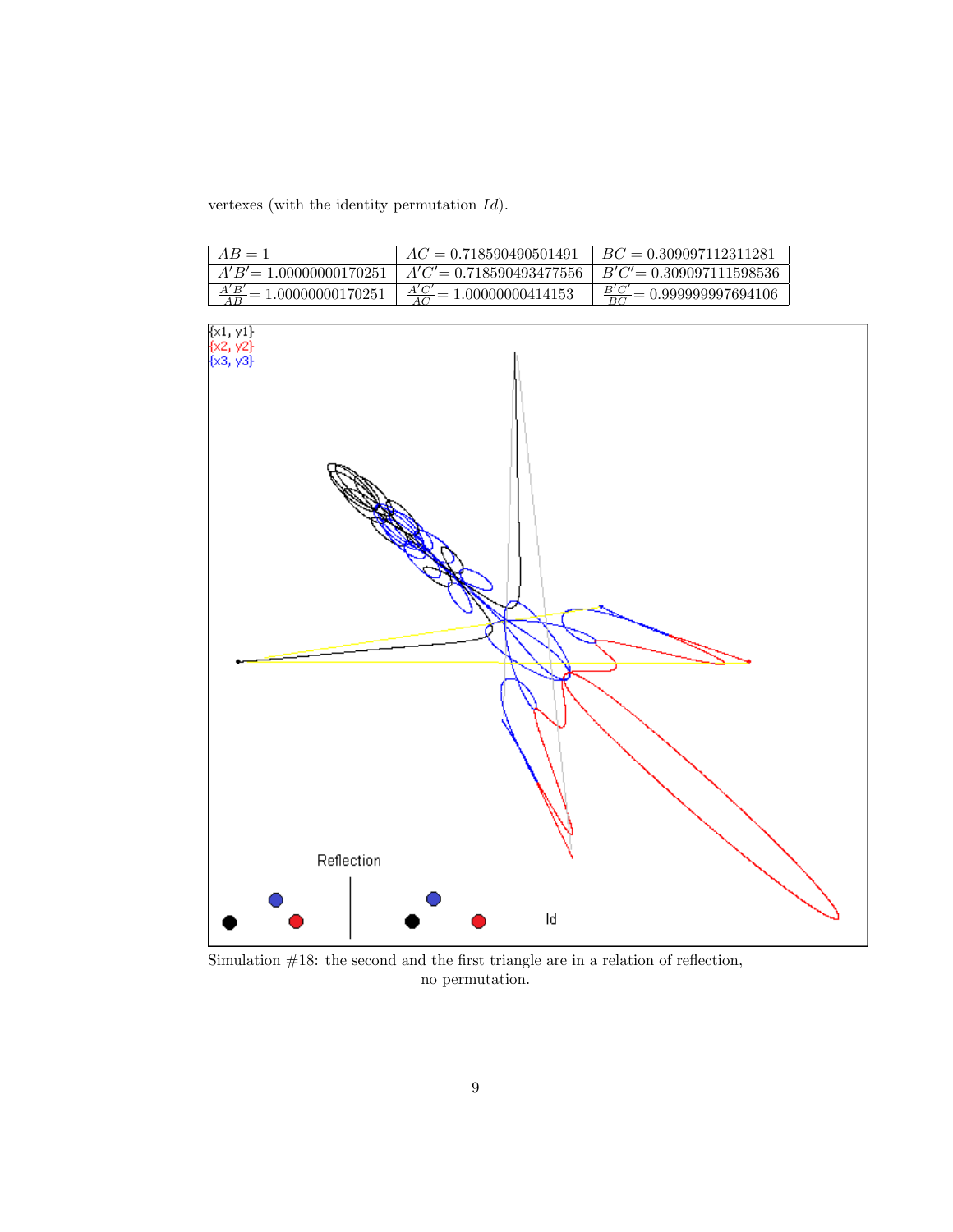

 $\binom{123}{213}$ 

The properties of the simulation  $#14$  are even more remarkable: the second triangle is congruent to the first as a result of  $180^{\circ}$  rotation. I.e. the triangles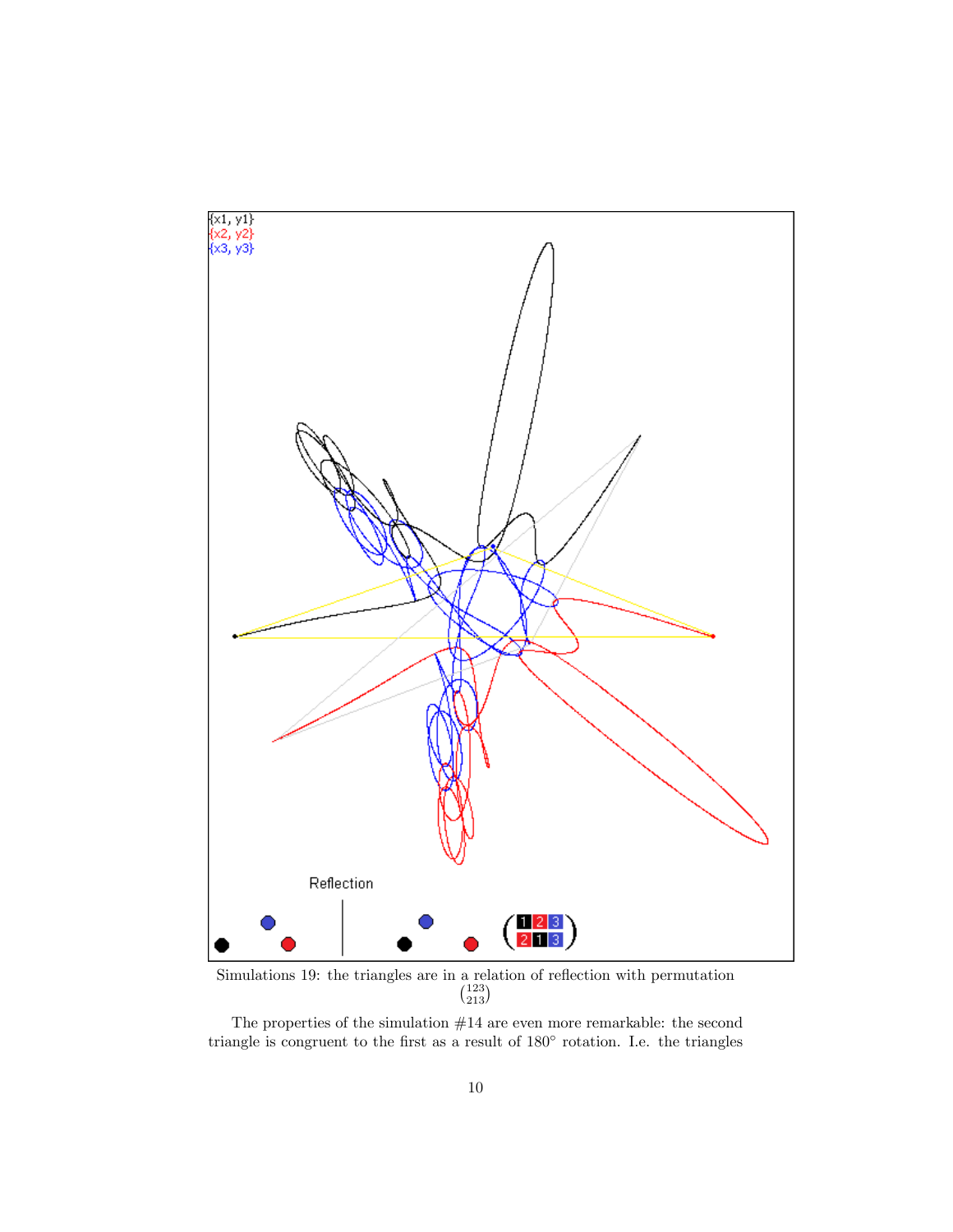are in a relation of the central symmetry. At that, the trajectories connect not the corresponding vertexes, but effectuate a permutation  $\binom{123}{132}$ .

| $AB=1$                               | $AC = 0.921456266427119$              | $BC = 0.679289996641939$             |
|--------------------------------------|---------------------------------------|--------------------------------------|
| $A'C'=0.99999999906395$              | $A'B' = 0.921456266288986$            | $B'C'=0.679289996759996$             |
| $\frac{A'C'}{AB}$ = 0.99999999906395 | $\frac{A'B'}{AC} = 0.999999999850092$ | $\frac{B'C'}{BC}$ = 1.00000000017379 |

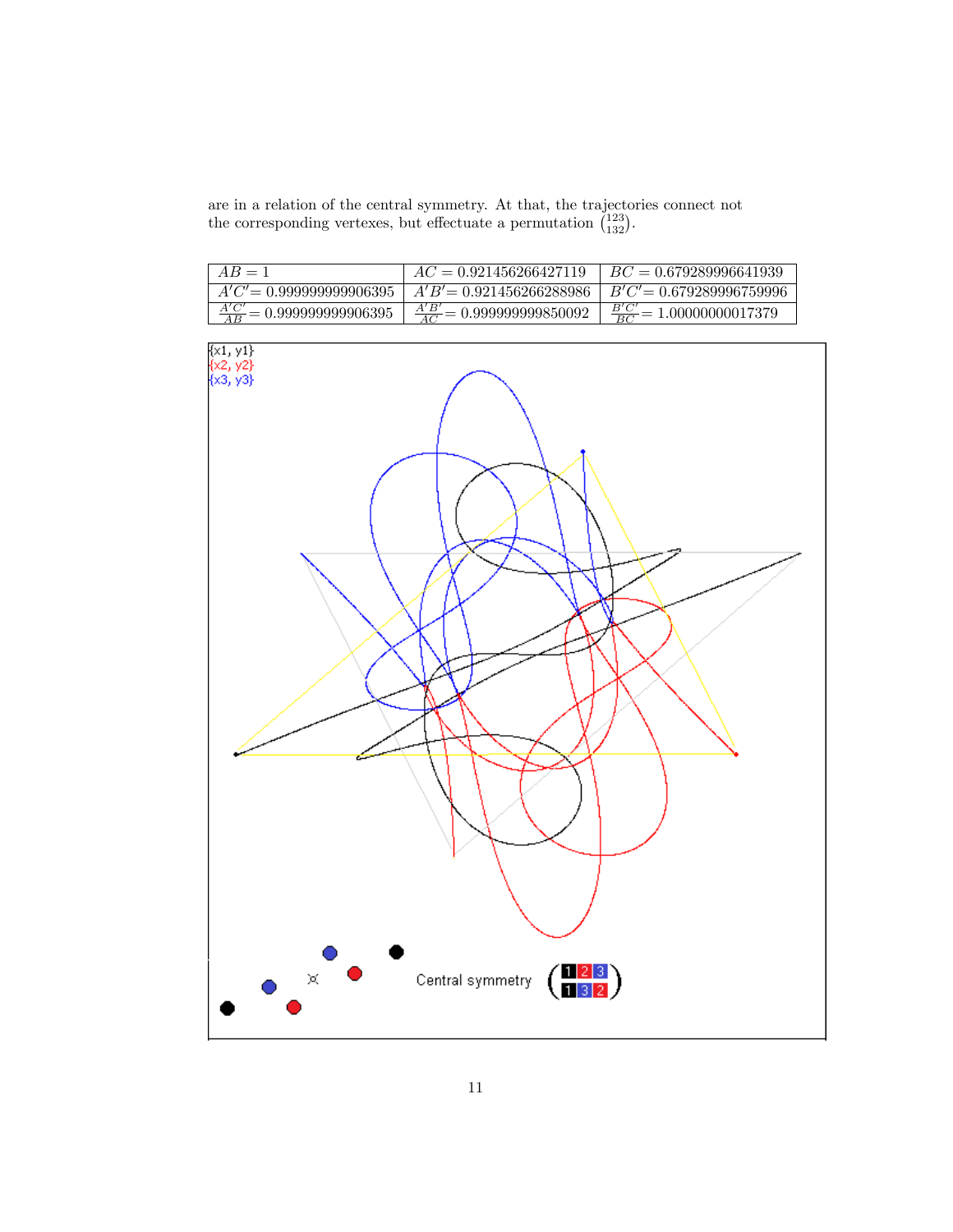#### Simulation #14: the triangles are in a relation of central symmetry with permutation  $\binom{123}{132}$ .

Finally the simulation 30 which does not belong to the remarkable subset of the 12. It is brought to demonstrate a kind of "approximate symmetry" in some of the 30 orbits.



Simulation 30: "near" reflection, whose "symmetry" is "skewed", and no congruency takes place.

In the following section we are to analyze the numeric data [5] confirming the new properties.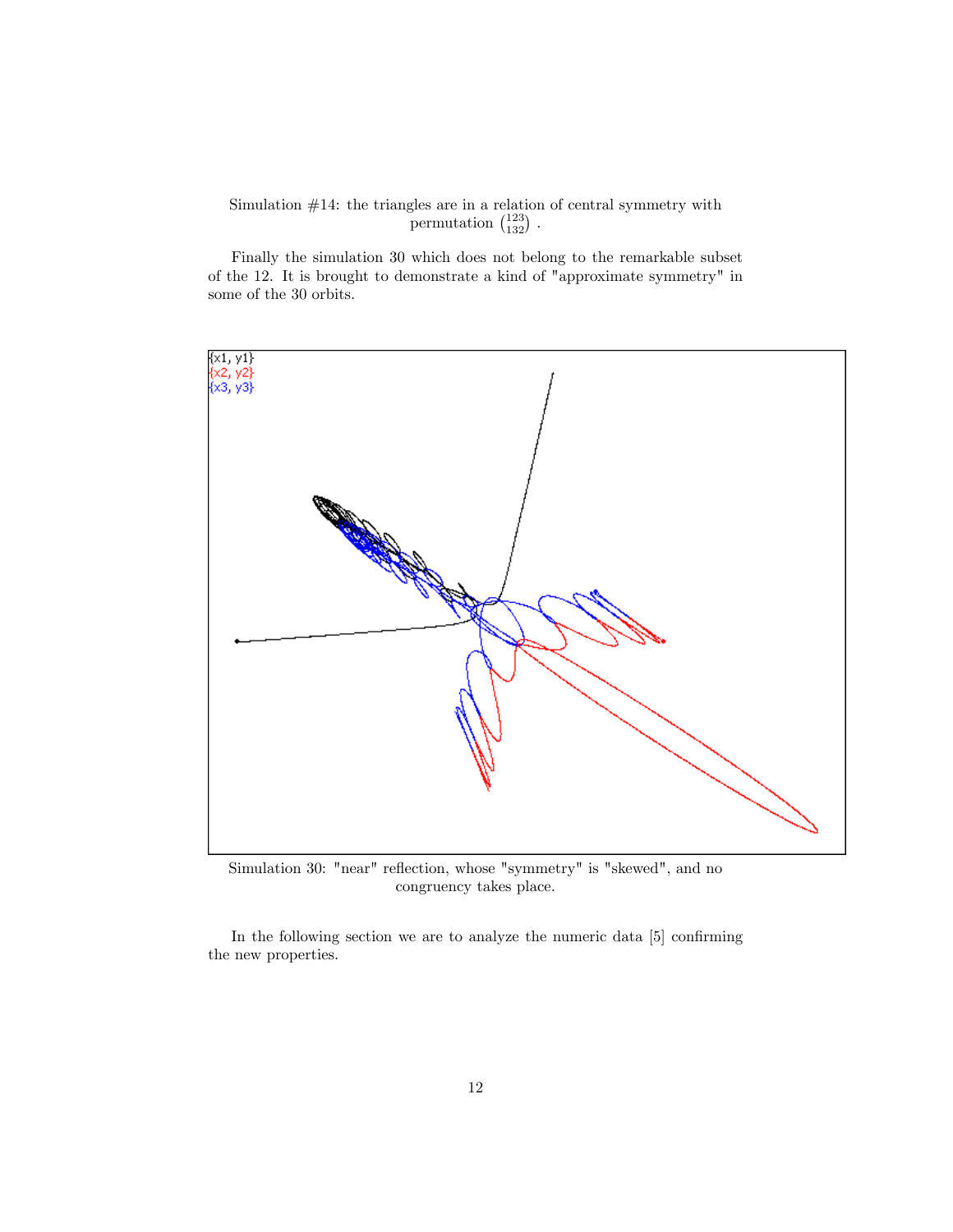## 6 The supporting data obtained via the Taylor Center software

As the new properties so far were confirmed only numerically, it's necessary to explain the numeric process employed for that purpose.

The integration method for the 30 simulations used here was the same modern Taylor method which was used by the authors [2] calling it Clean Numerical Simulation (CNS) at their super-computer. As they wrote, their implementation of the Taylor method admits arbitrary order and double precision. (They, however, didn't mention which order they used, and what the *double precision* means at their super computer.)

In this Taylor Center software (also admitting an arbitrary order) we used the order 30 with maximum precision of float point numbers supported by the processors Intel, which is the 10 byte float type called *extended*: 63-bit mantissa and 16-bit exponent.

For each of the 30 computed simulations the outputted actual data is provided under link [5] being comprised of the following elements:

- $\bullet$  The header containing the sequence  $\#$  of the simulation, its half-period (taken from [1]), and the number of integration steps;
- The initial lengths of the three edges of the triangle denoted ao1, ao2, ao3 at  $t = 0$ , when body  $\#1$  is at vertex A, body  $\#2$  - at vertex B, body  $\#3$ - at vertex C.
- ao1 (connecting bodies  $#2$  and  $#3$ ) opposite to vertex  $A-$  the initial position of the body  $#1$  (not necessarily moving towards  $A'$ );
- ao2 (connecting bodies  $\#1$  and  $\#3$ ) opposite to vertex  $B$  the initial position of the body  $#2$  (not necessarily moving towards  $B'$ );
- ao3 (connecting bodies  $\#1$  and  $\#2$ ) opposite to vertex  $C-$  the initial position of the body  $#3$  (not necessarily moving towards  $C'$ ).
- The lengths a1, a2, a3 of the three edges of the triangle at the second full stop at the moment  $T/2$ :
- a1 (connecting bodies  $\#2$  and  $\#3$ );
- a2 (connecting bodies  $\#1$  and  $\#3$ );
- a3 (connecting bodies  $\#1$  and  $\#2$ ).
- The "best ratios" between lengths of the edges, chosen among  $3! = 6$ possible permutations: "the best" meaning those triplets for which the three ratios are closest to a same value. If neither of the 6 permutations yields three ratios close to the same value, the message "no similarity" appears.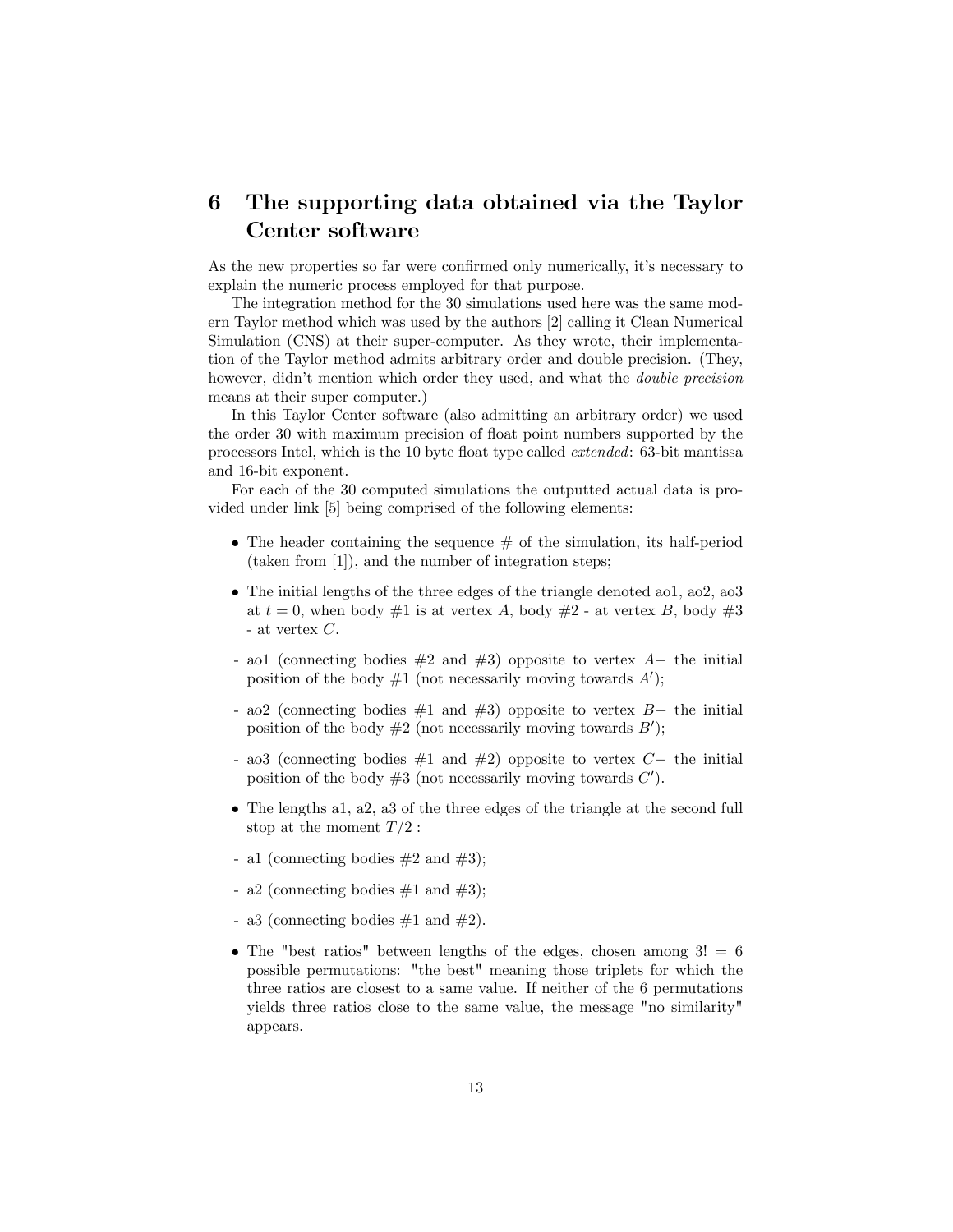• The 6 values of components of the velocities in the moment  $T/2$  of the second full stop posted as a proof of reaching the state of full stop and characterizing the achieved accuracy of the full stop.

If similarity takes place, the data package contains also:

The proportions yielding approximately the same values, for example

 $a3/ao1 = 1.00000000202946$  $a2/ao2 = 0.999999997920113$  $a1/ao3 = 1.00000000030637.$ Here all three proportions are approximately 1 demonstrating congruency.

Remark 1 Neither of the 30 cases demonstrated similarity with the proportion other than 1.

• The  $3 \times 3$  matrix of angles between the edges ao1, ao2, ao3 and edges a1, a2, a3 in order to see if there are angles close to  $0^{\circ}$  or  $180^{\circ}$ , for example

|     | aol               | a <sub>0</sub>    | ao3                               |
|-----|-------------------|-------------------|-----------------------------------|
| -a1 | 138.847783298464° | 179.999999953788° | 104.361663992048°                 |
| a2  | 179.999999940341° | 138.847783191836° | 63.2094472309557°                 |
| a3  | 116.790552658371° | 75.6383359097635° | $5.33608528907246e - 008^{\circ}$ |

• The respective permutation.

If the angles close to  $0^{\circ}$  or  $180^{\circ}$  are detected, the pairs of parallel edges are displayed. In the matrix above, such are ao2||a1, ao1||a2, ao3||a3.

## 7 Notes on accuracy

We see that the ratios expected to be 1, and the velocities expected to be 0, actually differ from the targeted values. The accuracy of those values depend on several factors: on the accuracy of the parameters provided by the author [1], and on the limits of accuracy in this Taylor integrator.

In the Taylor Center software the accuracy of integration (in ideal cases) may achieve up to 63 correct binary digits of the mantissa at every step, which corresponds to 18 correct decimal digits. Even with such ultimate 63-bit accuracy achievable at one step, the global error increases with growing number of steps (due to the rounding errors, or worse, due to catastrophic subtraction error in some problems). For example, in a test for simulation  $#1$  integrated from 0 to its period  $T$  and back to 0, the accuracy of the method in terms of the absolute error was: about  $10^{-13}$  for the positions, and  $10^{-12}$  for the velocities in 2500 integration steps.

Thinking about the reasons that the actual accuracy of the proportions and velocities obtained in this numerical experiment was not so good, first comes to mind that the values of the initial positions and the periods were specified by the authors [1] only up to 11 decimal digits (instead of possible 18 in the PCs).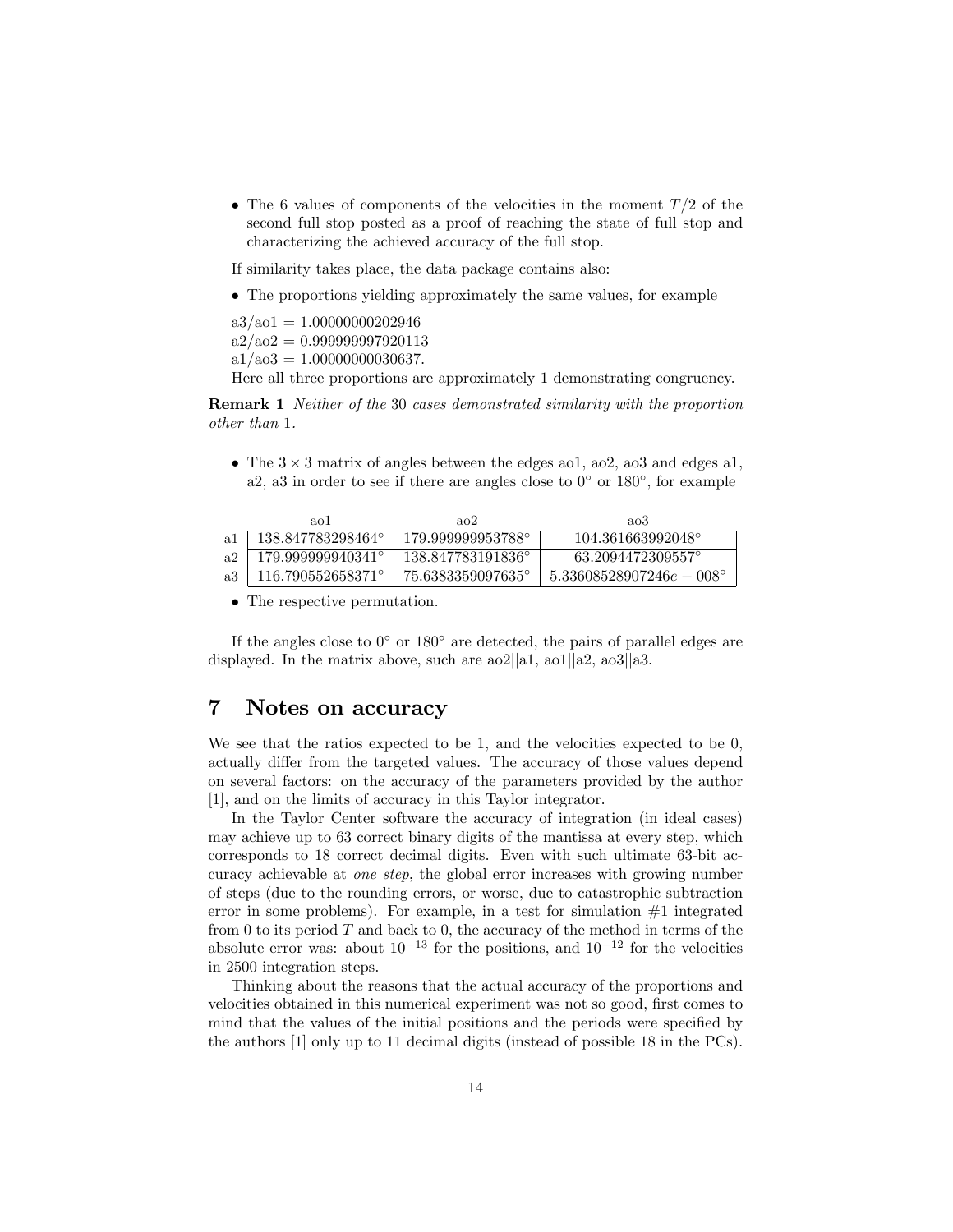## 8 Conclusions.

We have considered the 30 orbits found in [1] of periodic free fall of 3 equal masses. These orbits were obtained in an extensive search procedure, set with the only goal to satisfy the criterion of periodicity [\(2\)](#page-1-0). However, it appeared that some of these orbits possess also other remarkable properties never targeted in the search criterion. Namely, some of the orbits were approximately symmetric (for example Simulation  $#30$ ), while 12 orbits happened to be symmetric exactly (despite that the search goal was not set to find orbits with symmetry).

As Figure 1 of scattered initial positions for the point  $q_3$  demonstrates, there is no noticeable pattern in those 30 points.

Given a *bounded area* for searching  $q_3$ , the following questions arise:

- 1. Is the number  $N$  of initial points  $q_3$  specifying all periodic free fall orbits finite or infinite? (Number  $N$  includes the already known 30 orbits).
- 2. Is the number  $N<sub>s</sub>$  of initial points  $q<sub>3</sub>$  specifying all symmetrical periodic free fall orbits finite or infinite? If  $N_s$  is finite, the set of such initial points  $q_3$  is of measure zero so that the probability of finding those 12 initial values  $q_3$  in a random search process is zero too. Then how could it happen that those 12 special orbits were found?

This enigmatic situation begs for an explanation and further research.

#### References

- 1. Movies of the Collisionless Periodic Orbits in the Free-fall Three-body Problem in Real Space or on Shape Sphere, Xiaoming Li, Shijun Liao <http://numericaltank.sjtu.edu.cn/free-fall-3b/free-fall-3b-movies.htm>
- 2. Collisionless periodic orbits in the free-fall three-body problem. Xiaoming Li, Shijun Liao, (2018),<https://arxiv.org/pdf/1805.07980.pdf>
- 3. Collisionless periodic orbits in the free-fall three-body problem. Xiaoming Li, Shijun Liao (2019),<https://doi.org/10.1016/j.newast.2019.01.003>
- 4. The Taylor Center software<http://taylorcenter.org/Gofen/TaylorMethod.htm>
- 5. The supporting data<http://taylorcenter.org/Workshops/3BodyFreeFall/All30New.htm>
- 6. Resources for the concept and discovery of Choreographies. <http://taylorcenter.org/Simo/>
- 7. Resources for the periodic solutions of a plane 3 body problem <http://taylorcenter.org/Hudomal/>
- 8. Resources for the free fall periodic solutions of plane 3 body problem. <http://taylorcenter.org/XiaomingLI-ShijunLIAO/>